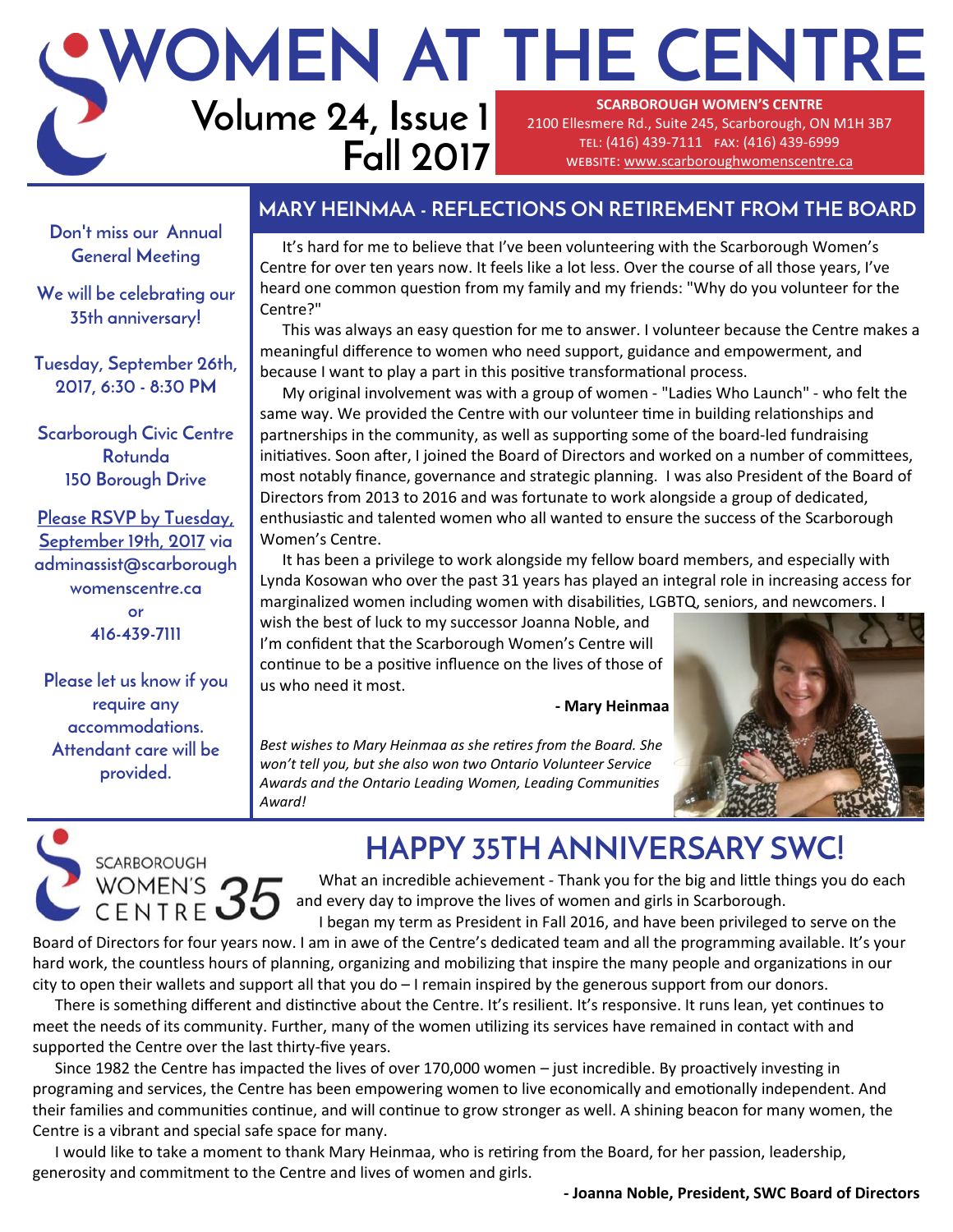

We have a new program logo! Building Strong Futures introduced a new look in May 2017, which is great timing as we celebrate SWC's 35th Anniversary.

Our logo is exactly what we wanted it to be. It represents the diversity of our young women participants, mirroring the multiculturalism of Scarborough. Walk into any one of our workshops and you will recognize some of the smiling faces in the logo. It was important for us to have that unique mosaic represented and for any young woman to see herself and feel welcomed. Big shoutout to Salini Perera! Thank you for working with us in designing a logo that makes us so happy and proud.

Congratulations to Scarborough Women's Centre on the 35th Anniversary!! It's beyond inspiring working with the women who help run our programs and services – Thank You for creating a space for women to feel safe and grow towards becoming better versions of themselves and for seed programs to establish a strong foundation for roots to blossom.

**- Priscilla Arias, Building Strong Futures: Young Women's Outreach Project Coordinator** 

Through the generous partnership with Service Canada's Summer Jobs program, SWC was able to offer four student positions this summer.

Sreedevi, who completed undergraduate studies in Psychology and starting her Masters of Social Work in the fall at the University of Toronto, was chosen for the new position of LGBTQ Outreach. "I have enjoyed so far being able to work with a lot of amazing women and I am looking forward to hosting my first workshop in a few weeks."

Mahayah joins us from Carleton University where she majors in Law and Social Justice and is our newest Young Women's Outreach employee working under Priscilla Arias. When asked her view on the Centre so far, she said, "[The Centre] makes a difference in women's lives, both large and small. I've volunteered with many young women and I like that this is a bit of an older demographic."

This summer's Information Referral Worker, Deniz, is studying Political Science and Sociology at the University of Toronto. "By working the front desk, I have learned there are so many resources that women are just not aware of. Through my time at the Centre, I hope to help women get any help they may need."

In the position of Senior Program Outreach worker, Thurka returns for her second summer after studying Health and Society at York University. "I am very excited to be welcomed back, the Centre has been an open, safe and welcoming environment. It helps you grow not only as a student but as a person."

We're grateful to Service Canada for giving us the opportunity to work with such wonderful young women! **- Allie Kelly, Communications Coordinator**

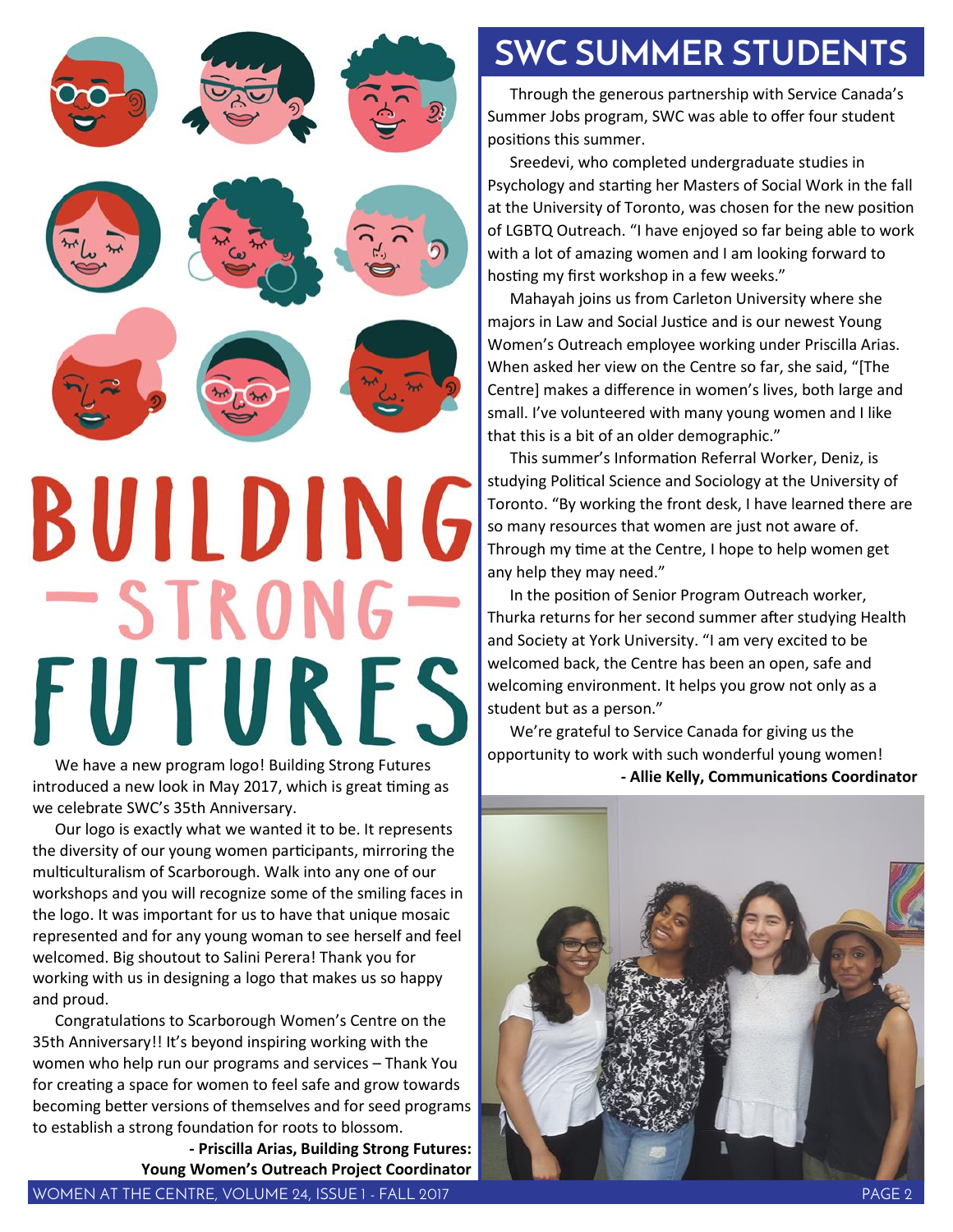## **ARE YOU HAVING FUN YET?**

You are an adult now, and as a child you always wanted to be older and have the rights and privileges of an adult. Now you are an adult, you may ask yourself this question, "Am I having fun yet"? What was the point in rushing to grow up, get a car, go to school, go to work, get married, have children, or for some the rush to drive and stay out until whenever you feel like coming home. Now that you are doing some of these or all of these things legally are you enjoying yourself? If not, what do you do with yourself now?

Some of you are saying to yourself that you were not expecting to have fun as you got older. You have been more concerned about duty, or working hard etc. Some of you have been having fun and



enjoying yourself all your life and are expecting to do so every day of your life! The answer to the question, "are you having fun yet?" is for each individual to answer. If your answer is yes, continue to do so. If not, start exploring your feeling and thoughts to determine what you want to do, and start doing it. Do you consider other people's opinion on what you should be doing with your life? To a certain extent, you can listen to other's opinions, but in the end, you will have to decide what you want to do or be. Others cannot live your life for you, no matter how hard they may try!

#### **- Jacynth Fennell, Counsellor** *If you would like to speak to the counsellor at Scarborough Women's Centre, please call (416) 439-7111 to set up an appointment.*

# **LOOKING BACK TO** 1982

As Scarborough Women's Centre celebrates its 35th anniversary, we look back at 1982 to recognize the progress wom-

en have made in Canada and around the world. Since 1982, major milestones have been achieved by individuals and nations, as "waves" of feminism championed equal rights.

Pierre Trudeau's introduction of a Charter of Rights and Freedoms into the Canadian Constitution laid out fundamental principles which promoted tolerance. The Charter includes an equality rights clause which guarantees equal treatment under the law, regardless of "race, national or ethnic origin, colour, religion, sex, age or mental and physical disability". Other legal changes occurred in Canada, including changes to divorce laws and abortion laws, usually in reference to the Charter and its protection of individual (women's) rights. Laws regarding sexual offences changed in 1983 to broaden the scope of offences, making it illegal for a man to rape his wife. The Canadian Divorce Act (1985) ended gender-based discrimination regarding right to divorce and custody of children, building on the first Divorce Act (1968) which allowed more reasons than adultery to enable women to divorce. The Supreme Court of Canada in 1988 struck down the abortion law of 1969 – which had continued to set limitations on abortion access, as it violated women's rights as outlined by the Constitution.

The 1980s also saw an increase in women's groups and organizations guided by feminist anti-oppression philosophy, increasingly becoming more intersectional by considering other social identities such as race and class. Although the wage gap still exists, it has reduced from women earning 64% to 74% of the average male worker's wage. From grassroots organizations to federal policy, it is evident that women have come a long way to gain autonomy and rights in both public and private spheres.

**- Deniz Yilmaz, Summer Information and Outreach Program Worker** 



DESIGN AND LAYOUT: KALUM PERERA